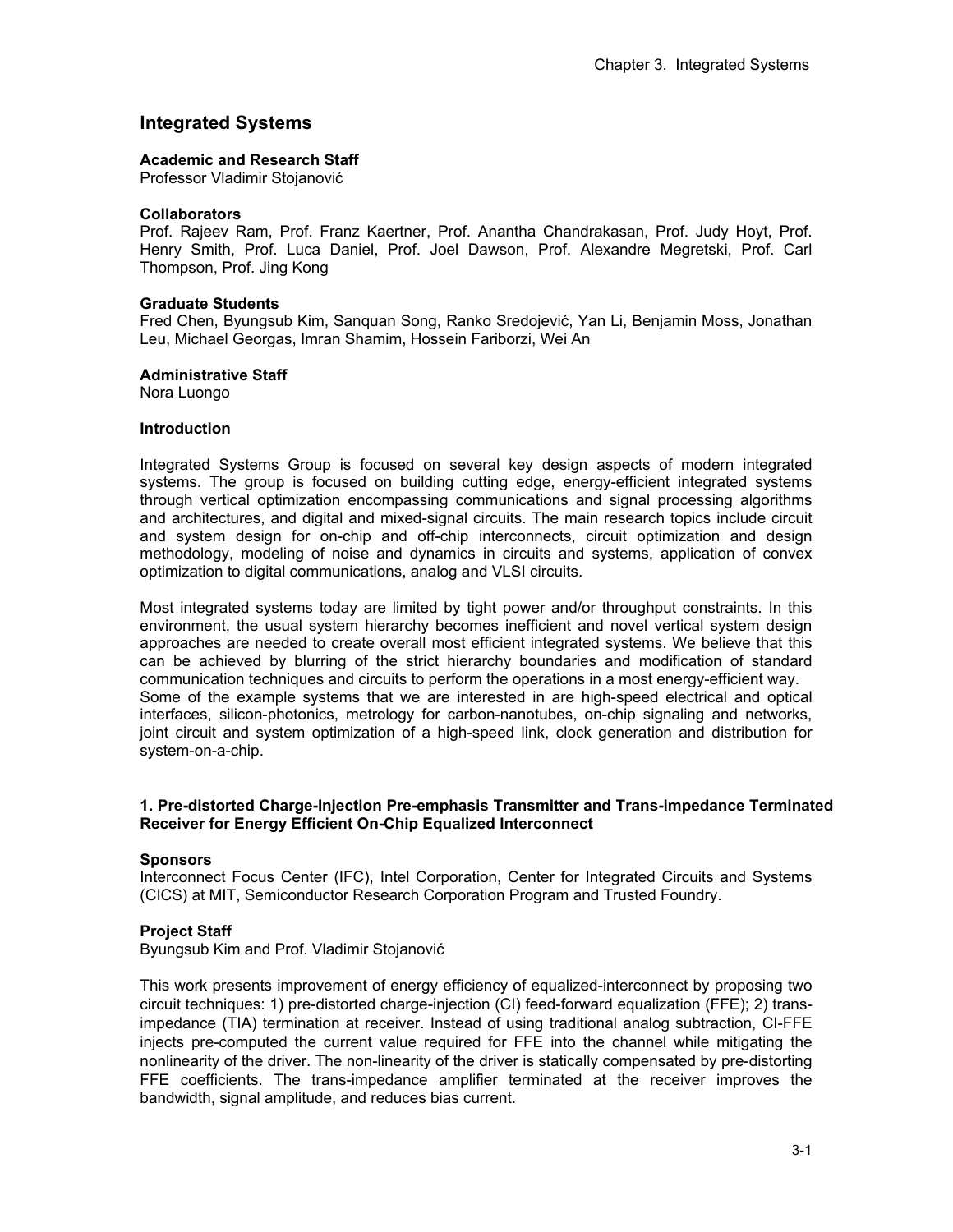A test-chip is fabricated in 90nm CMOS process and consumed about 0.4pJ/b running at 4Gb/s with vertical eye opening about 100mV and horizontal eye opening 50%UI differential peak-topeak [1].



**Charge-injection Pre-emphasis Transmitter** 

**Figure 1:** Link Architecture.

## **References**

[1] B. Kim and V. Stojanovic, "4 Gb/s/ch 356fJ/b 10mm Equalized On-chip Interconnect with Nonlinear Charge-Injecting Transmit Filter and Transimpedance Receiver in 90nm CMOS Technology," in *IEEE International Solid-State Circuits Conference Digest of Technical Papers*, Feb. 2009, pp. 66-67, 978.

## **2. A Fractionally Spaced Linear Receive Equalizer with Voltage-to-Time Conversion**

## **Sponsors**

National Semiconductor Corporation, CICS

## **Project Staff**

Sanquan Song and Prof. Vladimir Stojanović

Based on voltage-to-time conversion technique 00, a pseudo differential two-way-interleaved adaptive linear receive equalizer with two 2x-oversampled feed-forward taps has been designed in a 90 nm CMOS process. It integrates equalization and phase interpolation functions into one unit to simultaneously address inter-symbol-interference (ISI) cancellation and phase synchronization in a link receiver.

Due to the process speed limitation, half-rate time interleaving technique is also applied, Fig. 1. Four sampling phases ( $Φ_1$ -  $Φ_4$ ) with 25% duty cycle are generated locally from  $Φ$  and  $Φ_$  and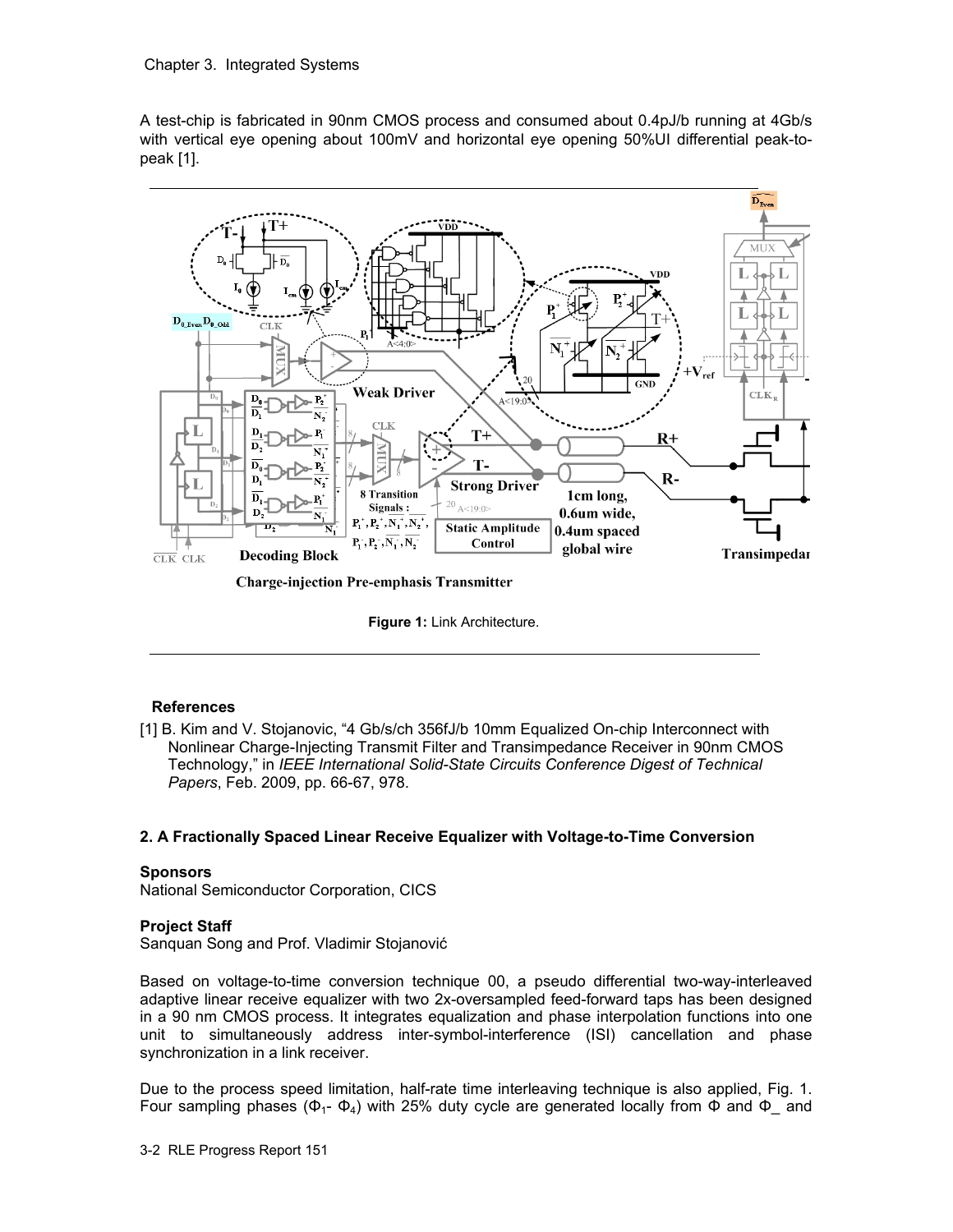another pair of quadrature clocks. A voltage-to-time (V2T) block converts the sampled signal into a delayed digital signal, transferring the sampled information into time-domain. All four V2T converters are followed by a time-to-voltage (T2V) stage to realize summing, subtraction and multiplication. Equalizer tap weights are implemented as two programmable reference currents  $I_1$ , I2 biasing T2V blocks. Two slicers with tunable thresholds are added to sense the signs of the input signal and output error of the FSE, respectively, and enable tap weight adaptation with external adaptive engine. The design is fabricated in a 90 nm CMOS process. It operates at 4 Gbps with 8 mW power consumption, and linearity of 4.3 effective bits at 1.2 V supply.



**Figure 1.** Block diagram of 2-tap 2xoversampled two-way time interleaved architecture. Scan-chain and snapshot are applied for in-situ link characterization.

### **References**

- [1] L. Brooks, H.-S. Lee, " A Zero-Crossing-Based 8-bit 200 MS/s Pipelined ADC ", *IEEE Journal of Solid-State Circuits*, Dec. 2007.
- [2] John F. Bulzacchelli et al, "A 10-Gb/s 5-Tap DFE/4-Tap FFE Transceiver in 90-nm CMOS Technology," *IEEE Journal of Solid-State Circuits*, vol. 41, no. 12, Dec. 2006.

### **3. A Fractionally Spaced Linear Receive Equalizer with Voltage-to-Time Conversion**

#### **Project Staff**

Wei An and Prof. Vladimir Stojanović

## **Sponsors**

NSF

Reed-Solomon (RS) codes have found widespread application in data storage and communications because of the simplicity of their decoding algorithm. RS codes are also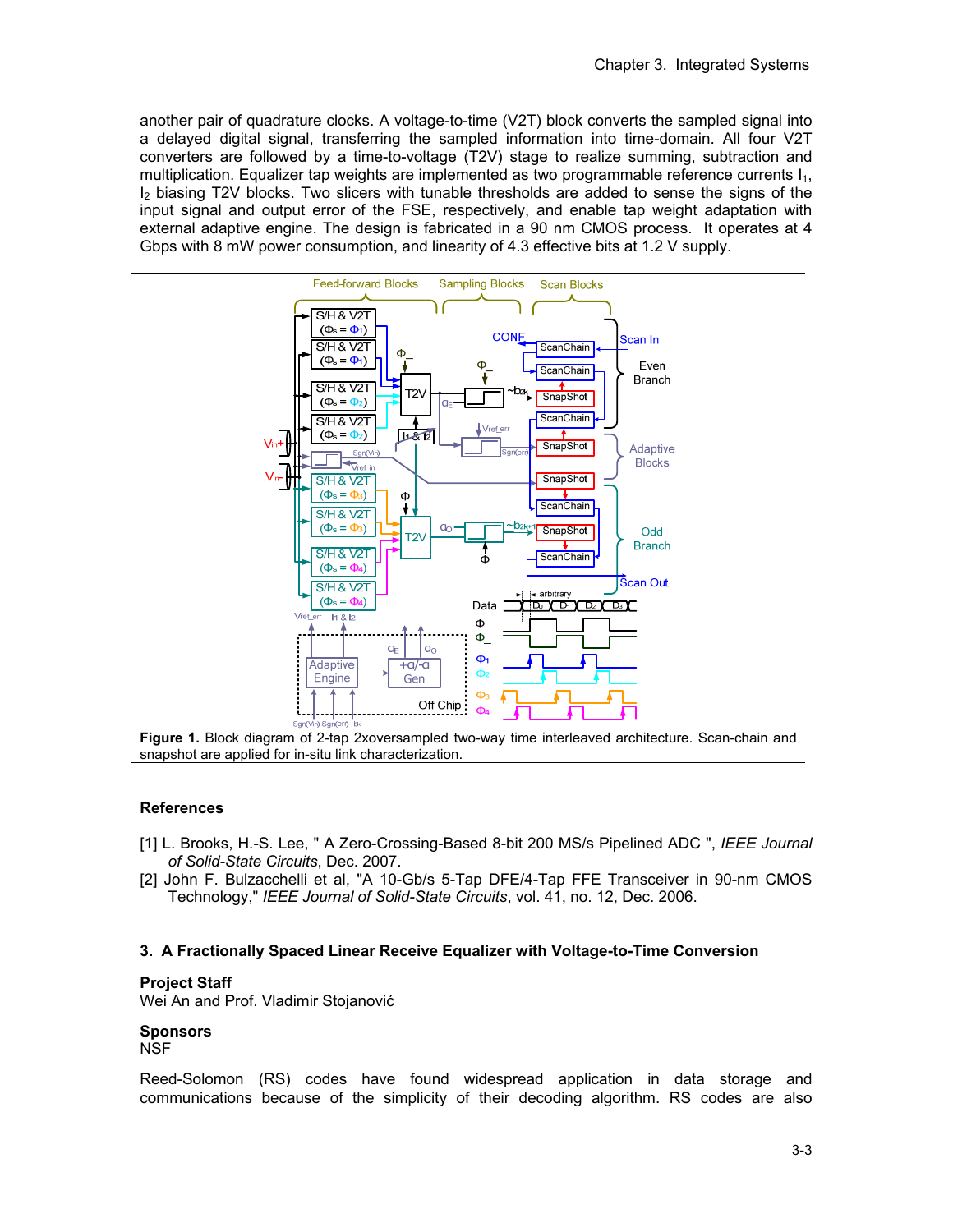*maximum distance seperable* (MDS) codes which meet the Simpleton bound. The first decoding algorithm for RS codes was constructed by Peterson, which was then simplified by Bellerkemp and Massey [1]. A breakthrough by Sudan in 1997 made it possible to decode RS codes beyond half the minimum distance [2]. Backtracking to 1972, Chase [3] developed an efficient *bounded distance decoding* technique that works with any code (that has an efficient *hard decision decoder*). Bellardo and Kavcic [4] observed that for RS codes, both Sudan's and Chase's techniques could be effectively combined, and showed that it is possible to implement a Chase decoder with lower complexity than even the Bellerkemp-Massey decoder. This is known as the Low Complexity Chase (LCC) decoder.

We further improve the decoder performance while reducing its complexity by introducing tree pruning concept. We also implement the decoder using 90nm IBM 9SF technology. We focus on the long code RS [255, 239, 17] and the short code RS [31,25,7]. With the implemented decoders, we investigate relationship between the decoder BER performance the power consumption. The comparison can be made in the framework of LCC vs conventional RS decoder and long vs short decoders.

In the end, we'll understand the improvement of LCC decoder in terms of BER performance, die area and power consumption.



**Figure 1:** Decoder architecture.

### **References**

- [1] Lin and D. J. Costello, *Error Control Coding*, 2nd ed. Pearson Prentice Hall, 2000.
- [2] M. Sudan, "Decoding of Reed-Solomon codes beyond the errorcorrection bound," *Journal of Complexity*, vol. 13, no. 1, pp. 180 –193, 1997.
- [3] D. Chase, "A class of algorithms for decoding block codes with channel measurement information," *IEEE Trans. on Inform. Theory*, vol. 18, pp. 170–182, Jan. 1972.
- [4] J. Bellorado and A. Kav<sup>o</sup>ci<sup>o</sup>c, "A low complexity method for Chase-type decoding of Reed-Solomon codes," in *Proc. IEEE International Symp. Inform. Theory (ISIT '06)*, Seattle, WA, Jul. 2006, pp. 2037–2041.